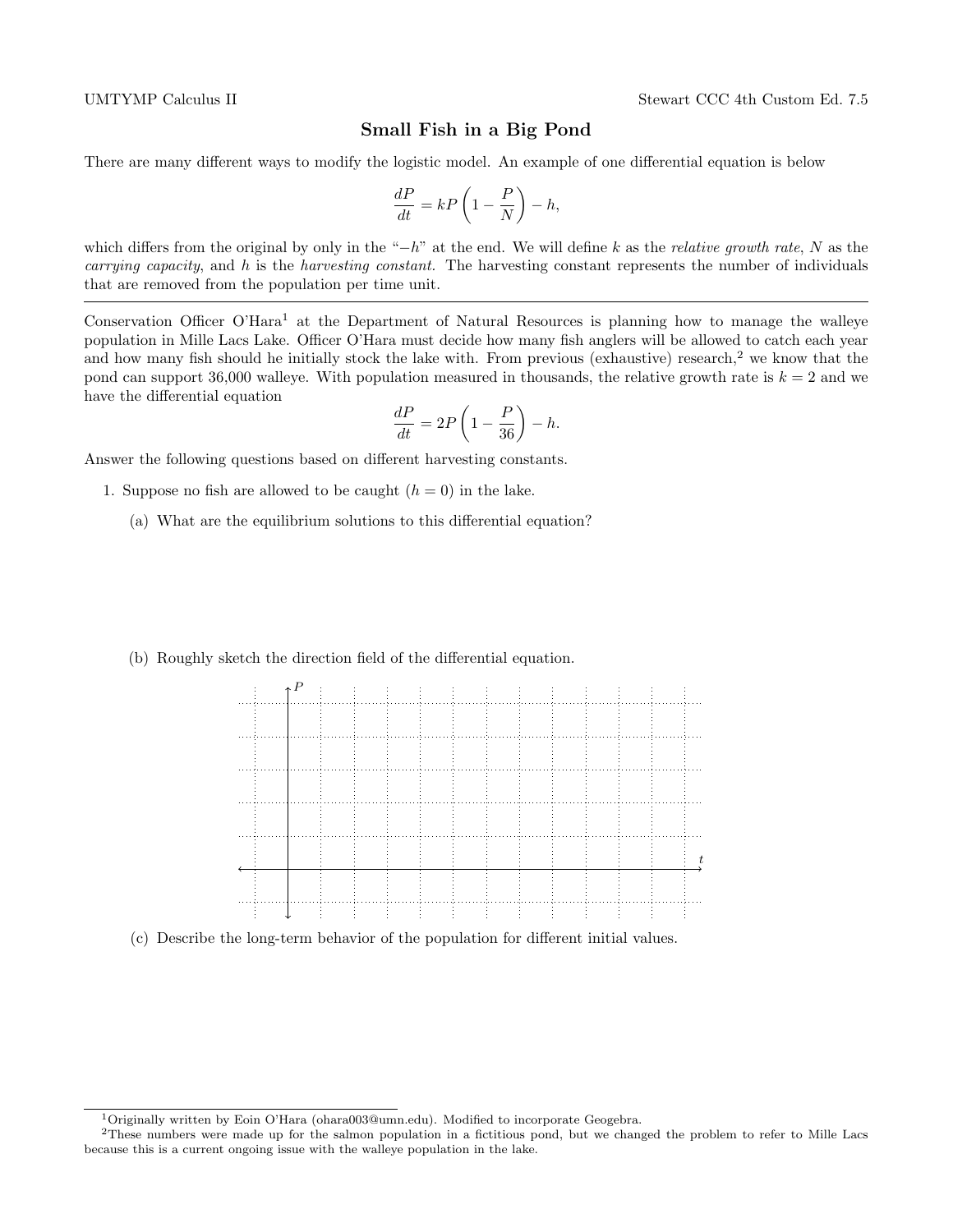- 2. Suppose 10,000 fish are allowed to be caught  $(h = 10)$  in the lake per year.
	- (a) What are the equilibrium solutions to this differential equation?
	- (b) Now that you have had some practice finding equilibrium solutions to this problem analytically, let's explore the problem numerically. Go to the course Moodle page and open the Geogebra file for Section 7.5. The applet shows the numerical solution to our model. Does Geogebra show similar results to what you got for the first question? Roughly sketch the direction field shown in Geogebra.



(c) Describe the long-term behavior of the population for different initial values. In particular, what would happen if Officer O'Hara stocks 36, 000 fish initially?

- 3. Suppose 18,000 fish are allowed to be caught in the lake per year. Set  $h = 18$  in Geogebra, and use your observations to answer the following.
	- (a) What are the equilibrium solutions to this differential equation?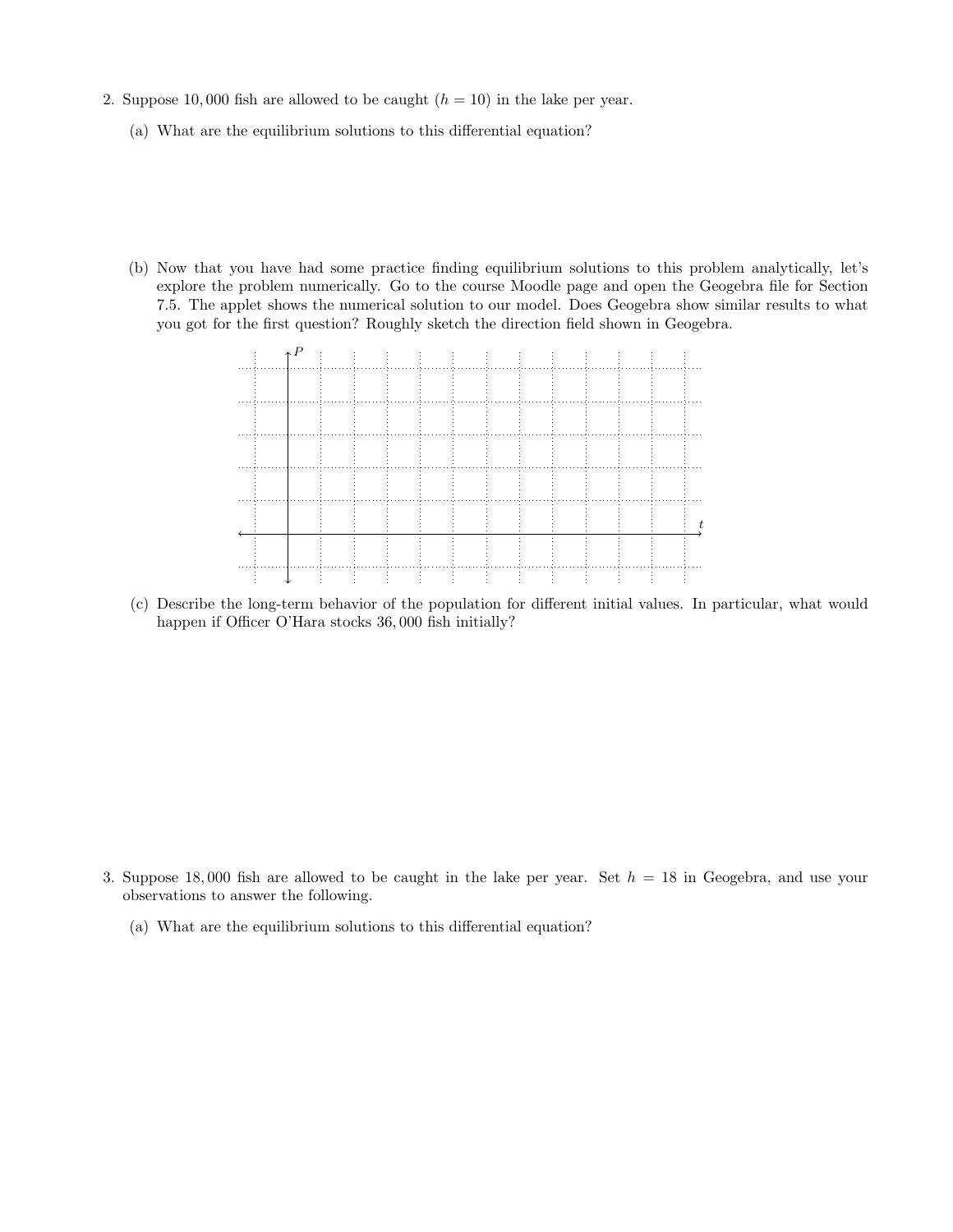(b) Sketch the direction field shown in Geogebra.



(c) Describe the long-term behavior of the population for different initial values.

- 4. Suppose 20,000 fish are allowed to be caught  $(h = 20)$  in the lake per year.
	- (a) What are the equilibrium solutions to this differential equation?
	- (b) Sketch the direction field shown in Geogebra.



(c) Describe the long-term behavior of the population for different initial values.